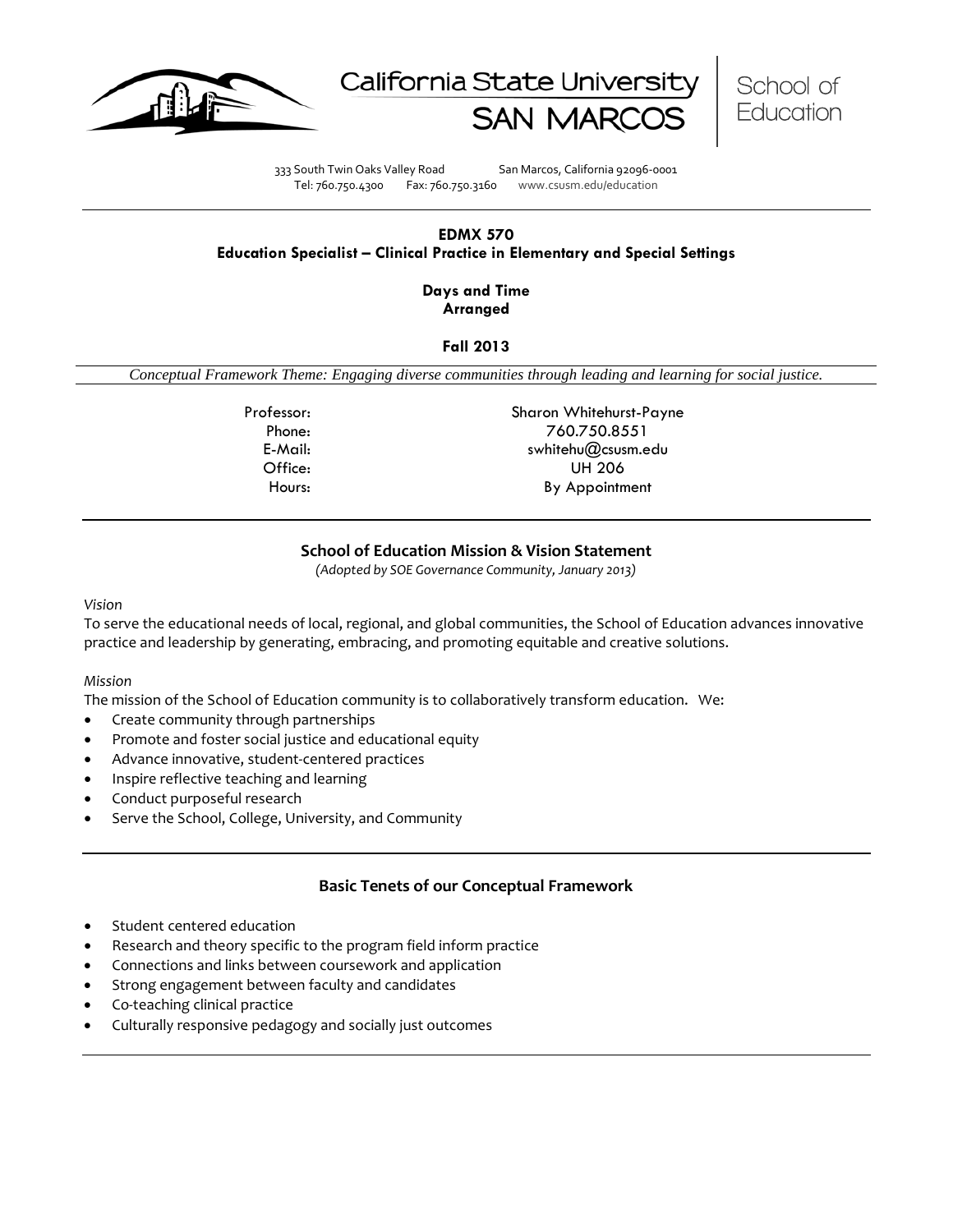#### **COURSE DESCRIPTION**

Observations and education in selected schools with directed special education field experiences under the supervision of a classroom teacher and university supervisor. Includes seminars. *Graded Credit / No Credit. Enrollment restricted to candidates in the Concurrent Education Specialist and Multiple Subject Program Option.* 

#### **Course Objectives:**

#### **Candidates will:**

- assess and instruct students with and without disabilities in the elementary grades in accordance with the California Commission on Teacher Credentialing Multiple Subject Teaching Performance Expectations and be assessed on the Multiple Subject Teaching Performance Expectations as performing at least at the *approaching* level for a *novice teacher*, as outlined on the Assessment of Multiple Subject Teaching Performance Expectations: EDMX 570 Concurrent Clinical Practice I form.
- engage in at least 30 hours of observation and participation with students with disabilities of various ages (preschool to 22 years of age) and cultural/linguistic backgrounds in a variety of school and or community settings inclusive of:
	- \* observation of education planning in collaboration and consultation with classroom teachers and other school personnel
	- \* observation of collaborative teaming in IEP, IFSP, and/or ITP development and delivery for students
	- \* observation of strength-based assessment to identify effective intervention and support methods and provide students' meaningful participation in the core standards-based curriculum, life skill and/or wellness curricula and progress toward IEP goals and objectives

as evidenced by a minimum of five Special Education Service Field Experience Logs

#### **Student learning outcome objective assessment methods:**

Observations by university supervisor of clinical performance objectives indicated in the program's courses objectives and the California Commission on Teacher Credentialing Multiple Subject Teaching Performance Expectations (TPEs).

Observations by the school-based cooperating teacher of clinical performance objectives indicated in the program's courses objectives and the California Commission on Teacher Credentialing Multiple Subject TPES.

Completion of a minimum of at least 30 hours of directed special education field experiences as assigned and at least five summaries of these experiences using the format outlined in the attached *Special Education Service Field Experience Logs* document.

#### **Required Materials**

Because this is a supervised clinical experience, the materials for this class include the following:

- 1) Cal State San Marcos *Assessment of Multiple Subject Teaching Performance Expectations EDMX 570 Concurrent Credential Clinical Practice I* form,
- 2) Multiple Subject Teaching Performance Expectations with Added CSU San Marcos TPEs (Full Text found a[t http://www.csusm.edu/education/ClinicalPractice/HandbookMS.html](http://www.csusm.edu/education/ClinicalPractice/HandbookMS.html) and TPE Portfolio Dividers in Multiple Subject Clinical Practice Handbook)
- 3) *Education Specialist Special Education Handbook* and *Teacher Candidate Handbook Agreement* (to be signed and submitted to university supervisor). Both are found a[t http://www.csusm.edu/education/ClinicalPractice/HandbookSPED.html](http://www.csusm.edu/education/ClinicalPractice/HandbookSPED.html) Note: *Special Education Service Field Experience Logs* document is attached to this syllabus.
- 4) Suggested: *Suggested Weekly Supervisor/Candidate Reflective Communicatio*n form attached to this syllabus

All of the forms above and handbooks are posted online at the School of Education's clinical practice website location as noted.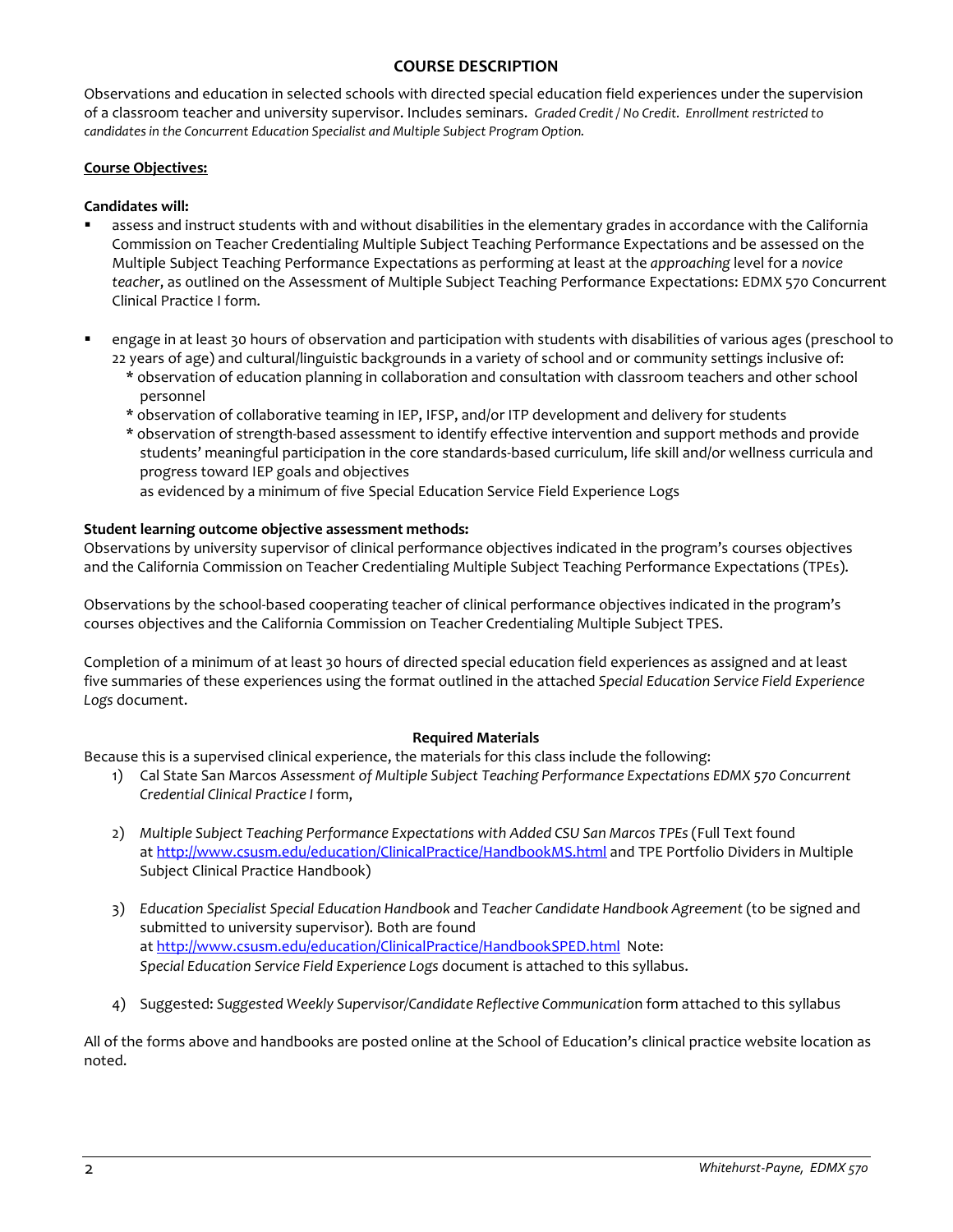#### **Authorization to Teach English Learners**

This credential program has been specifically designed to prepare teachers for the diversity of languages often encountered in California public school classrooms. The authorization to teach English learners is met through the infusion of content and experiences within the credential program, as well as additional coursework. Students successfully completing this program receive a credential with authorization to teach English learners. *(Approved by CCTC in SB 2042 Program Standards, August 02)*

#### **STUDENT LEARNING OUTCOMES**

#### **California Teacher Performance Assessment (CalTPA)**

Beginning July 1, 2008 all California credential candidates must successfully complete a state-approved system of teacher performance assessment (TPA), to be embedded in the credential program of preparation. At CSUSM this assessment system is called the CalTPA or the TPA for short.

To assist your successful completion of the TPA, a series of informational seminars are offered over the course of the program. TPA related questions and logistical concerns are to be addressed during the seminars. Your attendance to TPA seminars will greatly contribute to your success on the assessment.

Additionally, SoE classes use common pedagogical language, lesson plans (lesson designs), and unit plans (unit designs) in order to support and ensure your success on the TPA and more importantly in your credential program.

The CalTPA Candidate Handbook, TPA seminar schedule, and other TPA support materials can be found on the SoE website: [http://www.csusm.edu/education/CalTPA/ProgramMaterialsTPA.html.](http://www.csusm.edu/education/CalTPA/ProgramMaterialsTPA.html) *Note that TaskStream enrollment is required for a candidate to submit any of the four TPA assessments.*

#### **Assessment of Professional Dispositions**

Assessing a candidate's dispositions within a professional preparation program is recognition that teaching and working with learners of all ages requires not only specific content knowledge and pedagogical skills, but positive attitudes about multiple dimensions of the profession. The School of Education has identified six dispositions – social justice and equity, collaboration, critical thinking, professional ethics, reflective teaching and learning, and life-long learning—and developed an assessment rubric.

For the *Multiple Subject Professional Dispositions* rubric, there are three levels of performance for each disposition: "*unacceptable,"* "*approaches," and "meets."* The rubric for the levels of performance offers measurable behaviors and examples for each disposition. The assessment of dispositions includes a self-assessment by the candidate and is designed to provide candidates with ongoing feedback for their growth in professional disposition. Candidates are expected to meet the level of "*meets"* during the program. See the rubric on the Education Specialist Clinical Practice website location where the handbook and required forms, rubrics, and observation materials [\(http://www.csusm.edu/education/ClinicalPractice/HandbookSPED.html](http://www.csusm.edu/education/ClinicalPractice/HandbookSPED.html) ).

#### **TaskStream Enrollment and Postings**

The School of Education uses TaskStream to manage candidates' TPE and disposition assessments. Candidates must be enrolled in TaskStream throughout the Multiple Subject Credential program(s). Enrollment fees are paid by going to [www.taskstream.com](http://www.taskstrem.com/) and registering for at least two years, as candidates use TaskStream for the Multiple Subject and Education Specialist portions of your program. After enrolling, to access the Multiple Subject Full Time Program, from your home page, find the Self-Enrollment area and click the *Enter Code*

button. Then enter *msfttc* as the program code. If this is the correct program, click the *Enroll* button. The Multiple Subject Full Time Program (with a daisy logo) now will show up on your TaskStream home page when you log in. Be sure to remember your enrollment name and password.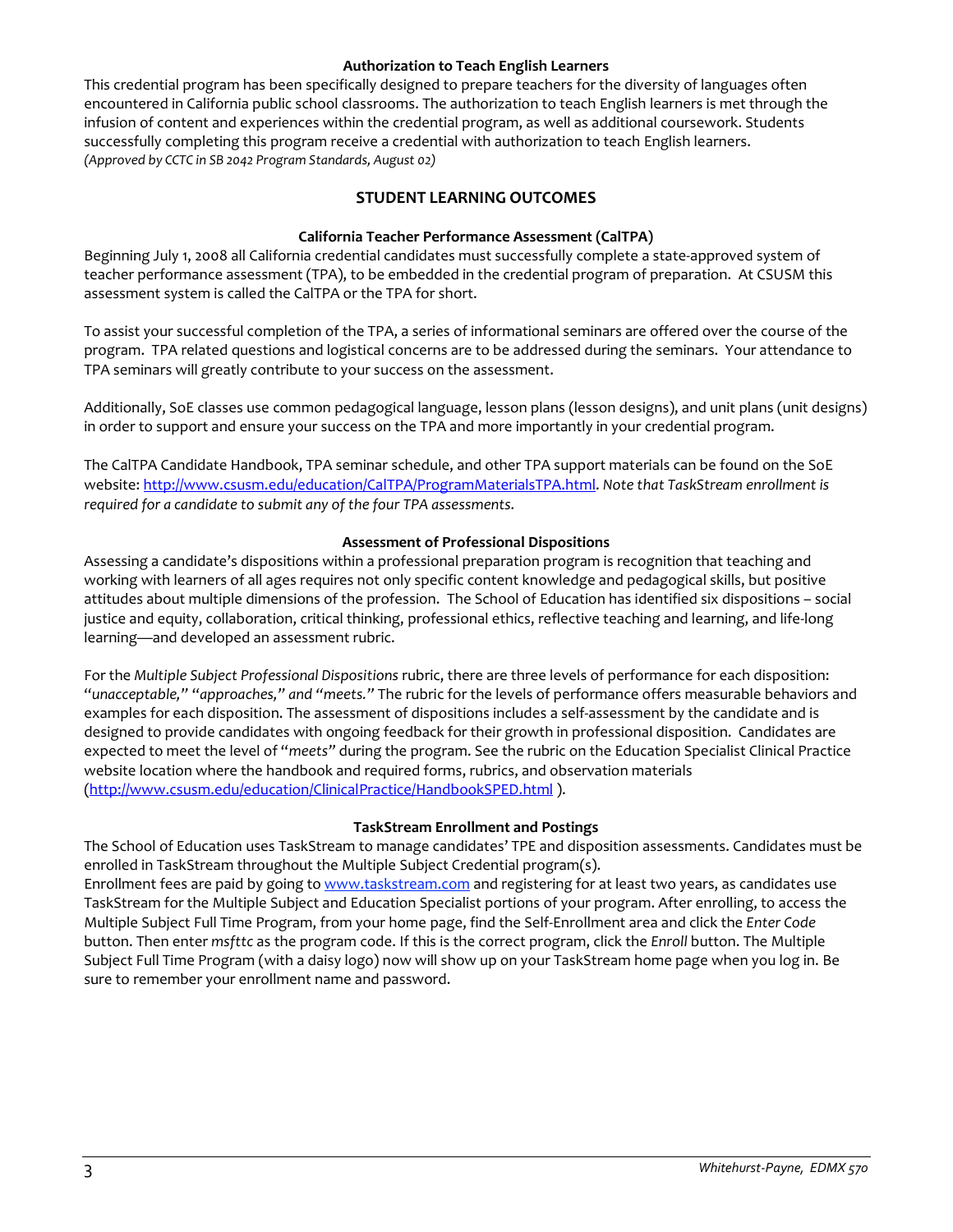#### **School of Education Attendance Policy**

Due to the dynamic and interactive nature of courses in the School of Education, all students are expected to attend all classes and participate actively. At a minimum, students must attend more than 80% of class time, or s/he may not receive a passing grade for the course at the discretion of the instructor. Individual instructors may adopt more stringent attendance requirements. Should the student have extenuating circumstances, s/he should contact the instructor as soon as possible. *(Adopted by the COE Governance Community, December, 1997).*

**This Clinical Practice:** All teacher candidates are expected to be present at their assigned school site as scheduled by program requirements and the specific school site calendar and teaching contract. Should the teacher candidate have extenuating circumstances, s/he should contact the University Supervisor and Program Coordinator as soon as possible, early on the day of absence.

#### **Students with Disabilities Requiring Reasonable Accommodations**

Students with disabilities who require reasonable accommodations must be approved for services by providing appropriate and recent documentation to the Office of Disable Student Services (DSS). This office is located in Craven Hall 4300, and can be contacted by phone at (760) 750-4905, or TTY (760) 750-4909. Students authorized by DSS to receive reasonable accommodations should meet with their instructor during office hours or, in order to ensure confidentiality, in a more private setting.

#### **All University Writing Requirement**

This course ensures that the university's minimum 2,500-word per course writing requirement is the course assignments, reflections, lesson plans, reflections, and TPE notebook entries.

#### **CSUSM Academic Honesty Policy**

"Students will be expected to adhere to standards of academic honesty and integrity, as outlined in the Student Academic Honesty Policy. All written work and oral presentation assignments must be original work. All ideas/materials that are borrowed from other sources must have appropriate references to the original sources. Any quoted material should give credit to the source and be punctuated with quotation marks.

Students are responsible for honest completion of their work including examinations. There will be no tolerance for infractions. If you believe there has been an infraction by someone in the class, please bring it to the instructor's attention. The instructor reserves the right to discipline any student for academic dishonesty in accordance with the general rules and regulations of the university. Disciplinary action may include the lowering of grades and/or the assignment of a failing grade for an exam, assignment, or the class as a whole."

Incidents of Academic Dishonesty will be reported to the Dean of Students. Sanctions at the University level may include suspension or expulsion from the University.

#### **Plagiarism:**

As an educator, it is expected that each student will do his/her own work, and contribute equally to group projects and processes. Plagiarism or cheating is unacceptable under any circumstances. If you are in doubt about whether your work is paraphrased or plagiarized see the Plagiarism Prevention for Students website http://library.csusm.edu/plagiarism/index.html. If there are questions about academic honesty, please consult the University catalog.

#### **Use of Technology:**

Students are expected to demonstrate competency in the use of various forms of technology (i.e. word processing, electronic mail, Moodle, use of the Internet, and/or multimedia presentations). Specific requirements for course assignments with regard to technology are at the discretion of the instructor. Keep a digital copy of all assignments for use in your teaching portfolio. All assignments will be submitted online, and some will be submitted in hard copy as well. Details will be given in class.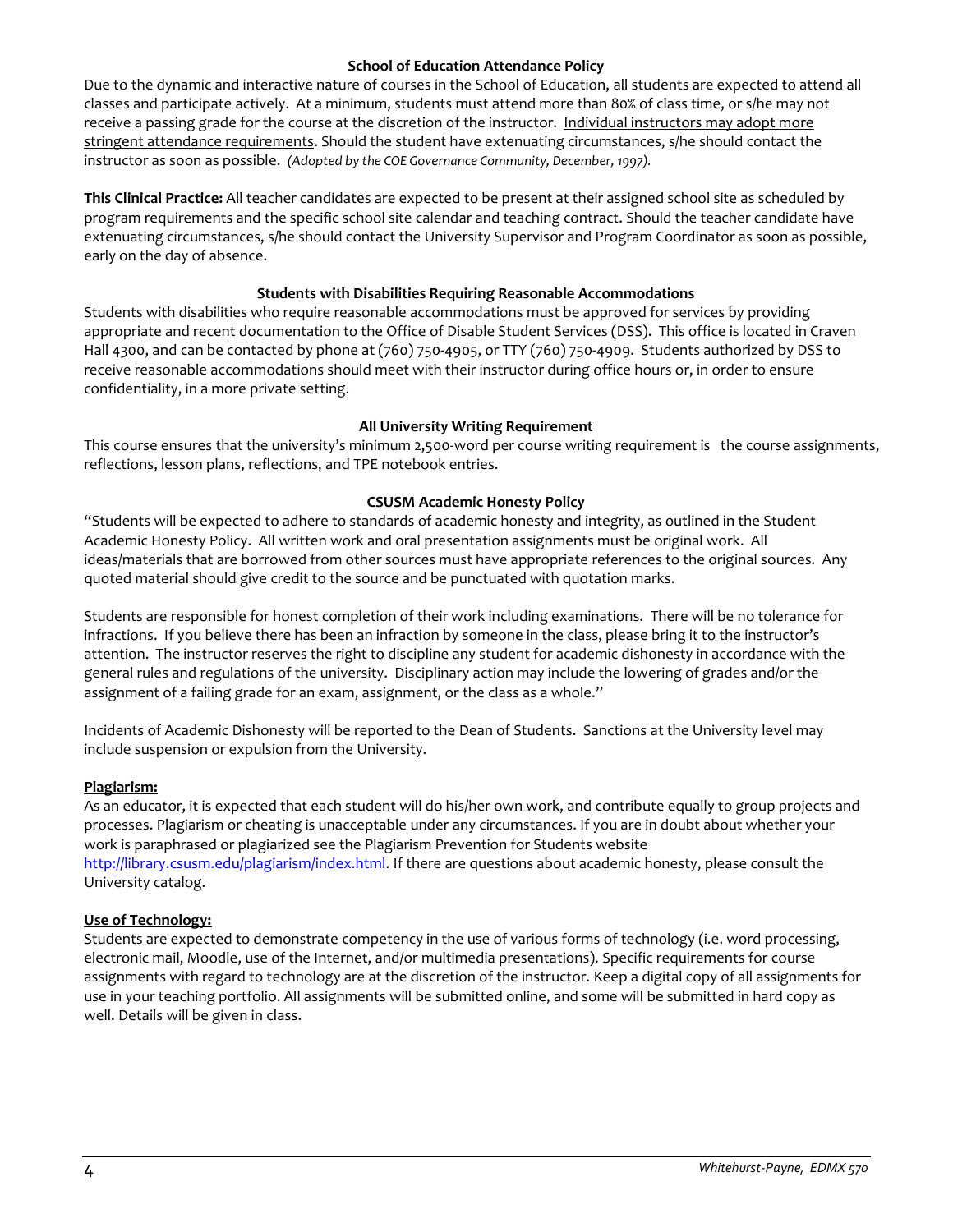#### **Electronic Communication Protocol**

Electronic correspondence is a part of your professional interactions. If you need to contact the instructor, e-mail is often the easiest way to do so. It is my intention to respond to all received e- mails in a timely manner. Please be reminded that e-mail and on-line discussions are a very specific form of communication, with their own nuances and etiquette. For instance, electronic messages sent in all upper case (or lower case) letters, major typos, or slang, often communicate more than the sender originally intended. With that said, please be mindful of all e-mail and on- line discussion messages you send to your colleagues, to faculty members in the School of Education, or to persons within the greater educational community. All electronic messages should be crafted with professionalism and care.

Things to consider:

- Would I say in person what this electronic message specifically says?
- How could this message be misconstrued?
- Does this message represent my highest self?
- Am I sending this electronic message to avoid a face-to-face conversation? In addition, if there is ever a concern with an electronic message sent to you, please talk with the author in person in order to correct any confusion.

#### **Course Requirements**

#### **SUPERVISION REQUIREMENTS**

- 1. Each candidate in this clinical practice meets with a university clinical practice supervisor at least five times to discuss clinical experiences in order to expand participants' knowledge of various assessment and intervention techniques and to practice participation in Individual Educational Program meetings.
- 2. Each candidate engages in a minimum of six weeks of supervised clinical practicum hours in one or more elementary general education school setting.
- 3. Each candidate completes a minimum of 30 hours of directed special education field experiences and at least five summaries of those experiences using the format outlined in the attached Special Education Service Field Experience Logs.
- 4. Each candidate attends all team and faculty meetings and executes other professional responsibilities, as assigned.
- 5. Each candidate may develop a TPE portfolio binder to gather activities associated with each TPE to support their conversations about their progress with their University Supervisor and Cooperating Teacher. TPE binder dividers are located on the School of Education Clinical Practice website. [\(www.csusm.edu/education/ClinicalPractice/HandbookMS.html\)](http://www.csusm.edu/education/ClinicalPractice/HandbookMS.html)
- 6. Each candidate reflects upon clinical experiences with his or her university supervisor and cooperating teacher using the "Suggested Weekly Supervisor/Candidate Reflective Communication" form attached to this syllabus or a similar tool agreed upon between the university supervisor and cooperating teacher.

#### **PROFESSIONAL AND ADMINISTRATIVE REQUIREMENTS**

- 1. "Person-first" language (e.g., "Student with Down Syndrome" rather than "Down Syndrome student;" "Johnny who happens to have Down Syndrome" rather than "My Down Syndrome student") must be used throughout all written and oral assignments and discussions.
- 2. Each candidate uses the specific enrollment code to enroll in TaskStream to access evaluation of Professional Dispositions as well as for TPE clinical practice evaluations. The Multiple Subject Full Time program is the program to select and the required code is *msfttc*.
- 3. Word-process all written plans for treatment and assessment. Keep an electronic copy of all work. You will want these for your records and for future use as professional portfolio entries.
- 4. Complete and submit all clinical experience documentation on the due dates for full credit. If you have extraordinary circumstances that impact timely submission, inform the university supervisor. Any time that you have questions or concerns, please contact the university supervisor immediately.
- 5. Profession behavior is expected at all school and community sites with educational and program personnel, students, families, and supervisory personnel.
- 6. Students are expected to adhere to standards of academic honesty and integrity, as outlined in the Student Academic Honesty Policy and Plagiarism statements presented below in the VII. Course Features section. The instructor reserves the right to discipline any student for academic dishonesty, in accordance with the general rules and regulations of the university. Disciplinary action may include the lowering of a grade, a failing grade for the assignment or the class as a whole, or dismissal from the program or university.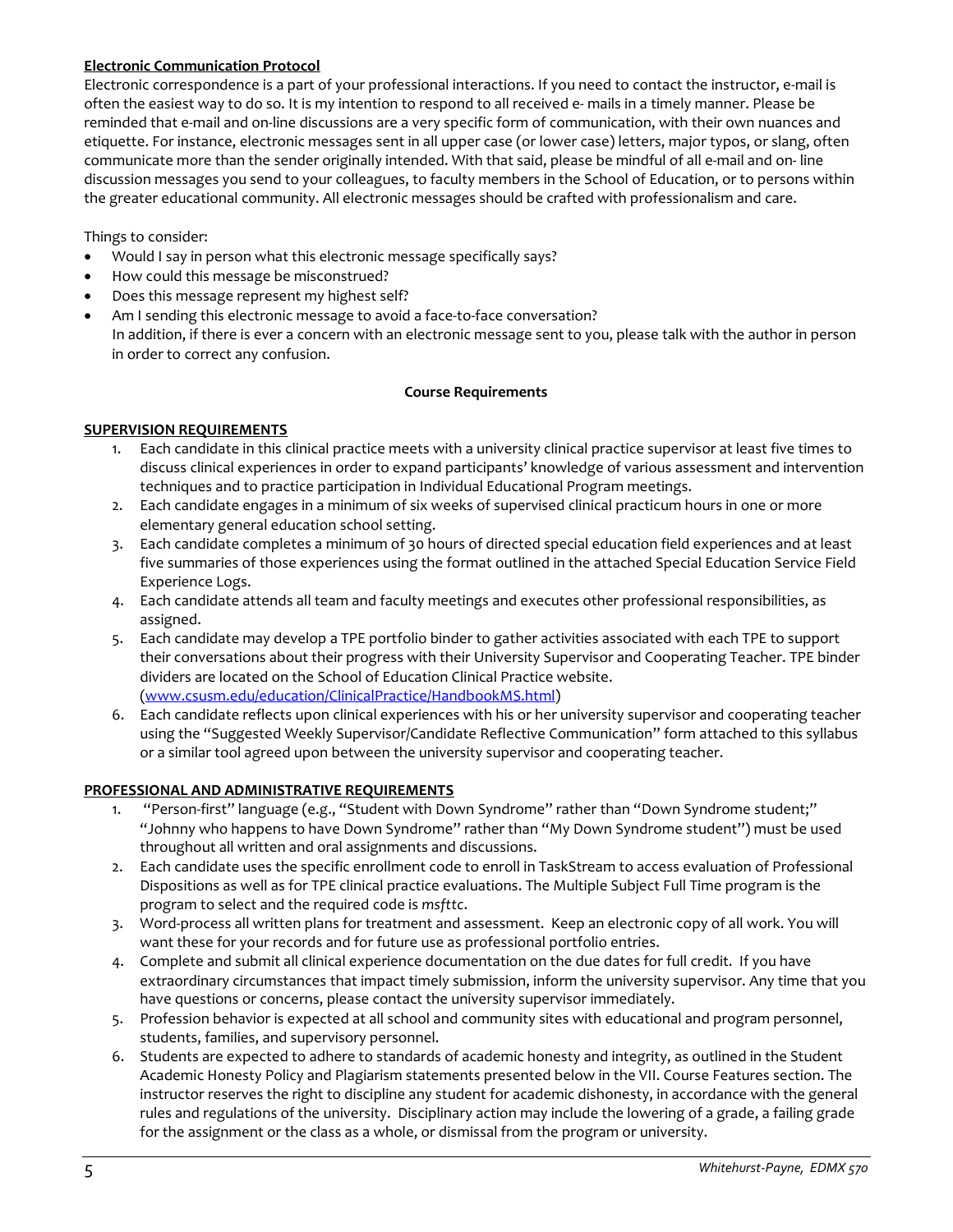#### **Grading Standards**

# **Credit/No Credit**

University Supervisors, in collaboration with the cooperating teacher/s and on-site liaison will prepare a Clinical Practice Summary report and complete the TPE assessment based upon observations, site feedback and TPE Portfolio artifacts. These documents (Summary and TPE assessment) will be presented to the teacher candidate at the exit meeting and all participants will sign the documents. These documents serve as official verification of successful completion of Clinical Practice and are required for the University to be able to recommend a candidate for a credential at the end of the program.

- 1. A grade of CREDIT (CR) or NO CREDIT (NC) will be assigned for clinical practice experiences by the university supervisor. If a teacher candidate has not successfully met the Teacher Performance Expectations at an appropriate level (approaching in EDMX 570, met in EDMX 571), the candidate may be required to extend or repeat the experience.
- 2. If a candidate is unsuccessful in a clinical practice experience, a grade of NO CREDIT will be given. Granting of an additional opportunity for clinical practice will be made based on the circumstances under which the original NO CREDIT was given.
- 3. Should a candidate be in the potential situation of receiving NO CREDIT for clinical practice, the university supervisor and cooperating teacher must complete a Statement of Concern (SOC) as soon as possible and provide copies to the Program Coordinator. Please see the Statement of Concern Guidelines at the special education clinical practice website, http://www.csusm.edu/education/ClinicalPractice/HandbookSPED.html. The documentation in the SOC, the action plan, and the follow up steps to the plan are key documents that are used to verify inadequate performance in clinical practice, should the action plan not be achieved.
- 4. Should a second clinical practice experience be recommended, the candidate must re-register for the clinical practice course prior to the new placement being made.

#### **Conditions for Removal from a School Site**

A candidate shall be removed from the school site and a Statement of Concern documenting the situation will be written immediately (see Statement of Concern Guidelines and Forms a[t http://www.csusm.edu/education/ClinicalPractice/HandbookSPED.html](http://www.csusm.edu/education/ClinicalPractice/HandbookSPED.html) in the event that a candidate:

- 1. endangers students or others;
- 2. violates recognized codes of conduct, e.g. CSUSM Student Code of Conduct, CSUSM Academic Honesty Policy, NEA Code of Ethics, CA Education Code Section 44932; and/or
- 3. is dismissed from the classroom or school site by the cooperating professional or the site or district administrator.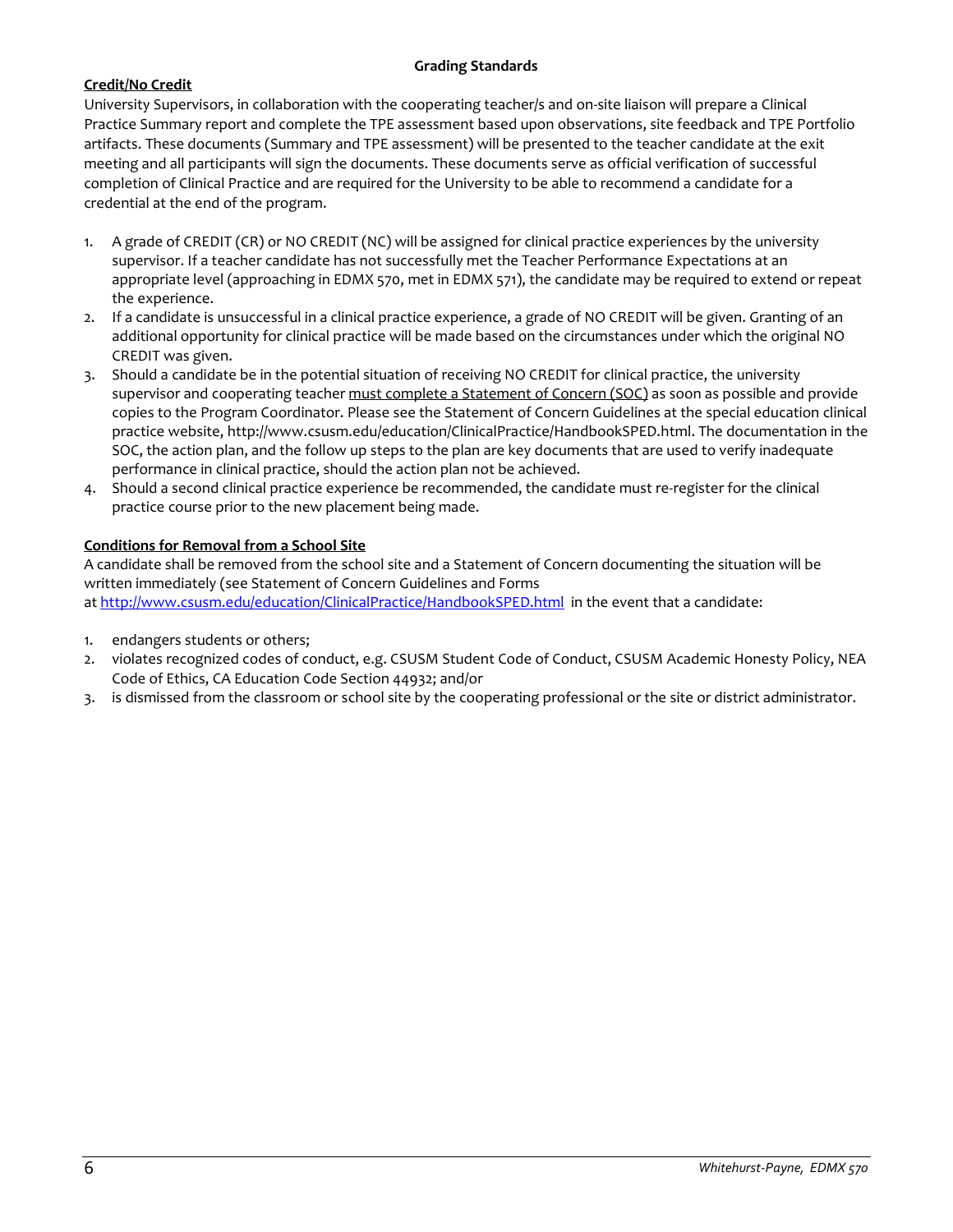





www.csusm.edu/education

# **EDMX 570**

# **Clinical Practice**

# **Weekly Supervisor / Candidate Reflective Communication**

| Candidate Name:                      |                                                                                                                                   |                                                                                                                      |  |  |  |  |
|--------------------------------------|-----------------------------------------------------------------------------------------------------------------------------------|----------------------------------------------------------------------------------------------------------------------|--|--|--|--|
| Week:                                | From:                                                                                                                             | To:                                                                                                                  |  |  |  |  |
|                                      |                                                                                                                                   |                                                                                                                      |  |  |  |  |
| 1.                                   | adjustments did I make or need to make based on informal assessment and feedback?                                                 | Prior to delivering a lesson, my lesson plan was completed and reviewed by my cooperating teacher? What              |  |  |  |  |
| $\mathbf{2}$                         | When was an affirming or "ah-ha" moment in my teaching this week? When did I feel most confident and<br>competent with my skills? |                                                                                                                      |  |  |  |  |
| 3.                                   |                                                                                                                                   | What was my biggest challenge this week? When did I feel disconnected or discouraged?                                |  |  |  |  |
| 4.                                   |                                                                                                                                   | If I could repeat this week, what would I do differently based upon the learning and responses of my students?       |  |  |  |  |
| 5.                                   |                                                                                                                                   | What am I most proud of this week based upon the learning and responses of my students?                              |  |  |  |  |
|                                      | If you are in a co-teaching placement, which co-teaching approaches did you use this week?                                        |                                                                                                                      |  |  |  |  |
| Supportive                           | <b>Example 1 led</b>                                                                                                              | CT led                                                                                                               |  |  |  |  |
| Parallel                             | I led planning                                                                                                                    | We jointly planned<br>My CT planned                                                                                  |  |  |  |  |
|                                      |                                                                                                                                   | Complementary lled, my CT complemented My Ct led, I complemented                                                     |  |  |  |  |
| Team                                 | <b>Guided by CT</b>                                                                                                               | Jointly planned and delivered instruction                                                                            |  |  |  |  |
| Questions I have; help I would like: |                                                                                                                                   | <u> 1980 - Jan Stein Stein Stein Stein Stein Stein Stein Stein Stein Stein Stein Stein Stein Stein Stein Stein S</u> |  |  |  |  |
|                                      | Requested focus of next observation: (Candidates: Be sure to have a lesson plan available.)                                       |                                                                                                                      |  |  |  |  |
|                                      | Interactions with students                                                                                                        | Classroom management/discipline                                                                                      |  |  |  |  |
| Questions strategies                 |                                                                                                                                   | Differentiation of instruction                                                                                       |  |  |  |  |
|                                      | Use of technology in instruction and/or by student in learning                                                                    |                                                                                                                      |  |  |  |  |
| Other notes/Recommendations:         |                                                                                                                                   |                                                                                                                      |  |  |  |  |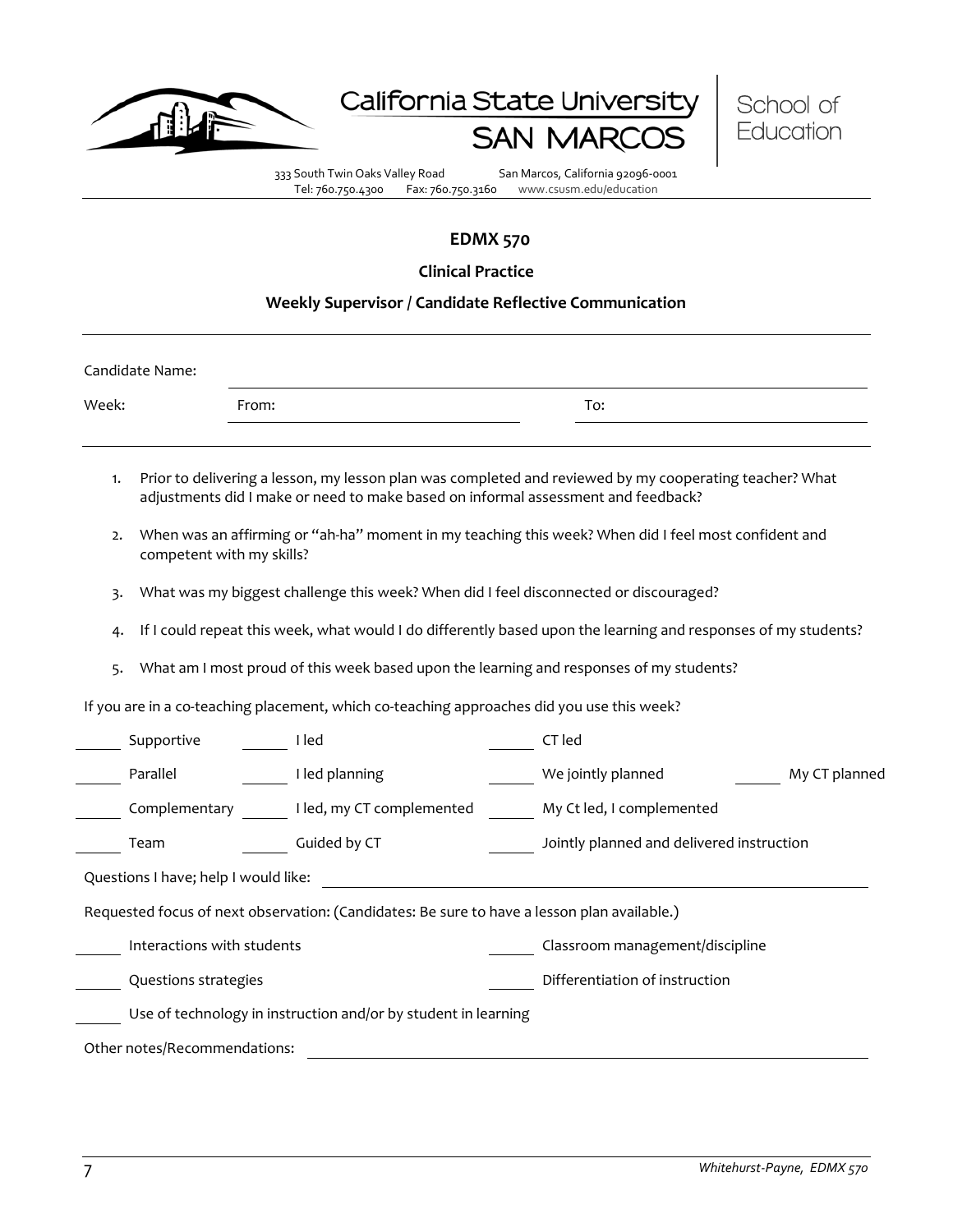





# **EDMX 570**

**Special Education Service Field Experience Logs To Evidence Completion of Preliminary Education Specialist Common Standard 15: Field Experience in a Broad Range of Service Delivery Options**

# **Purpose of Field Experience Logs for Credentialing**

The logs document candidate participation in experiences and/or interactions across the full range of the service delivery system, the providers of such services, and parents and families, including experiences in general education. The logs further document candidate participation in experiences and/or interactions across the full diversity of grades/ages, federal disability categories, and the continuum of special education services outlined in the Education Specialist authorization.

In addition to general education, these visitations/observations include experiences with parents and families, and experiences with a broad range of service delivery options leading to a culminating placement (i.e., EDMX 572 or EDMX 671/672) in which candidates work toward assuming full responsibility for the provisions of special education services in a school, agency, or program as defined in Education Code Sections 56031, 56360, and 56361 and complete the demonstration of the Mild/Moderate Education Specialist Teacher Performance Expectations and.

# **Special Education Service Field Experiences: Five Field Experience Logs**

Each candidate must complete one reflective log for each field experience. It is advised the visitation reflections be completed as immediately following a field experience, as information "grows cold" very quickly and can lose its impact. A reflection takes far less effort if completed and compiled in a timely manner.

During the semester of the EDMX 570 clinical practice, each candidate is expected to spend at least 30 hours (e.g., six hours per day on five different days) in diverse special education field experiences and settings. With each experience, the candidate is expected to sign in and wear a visitor's badge, if required. A **Special Education Service Field Experience Time Sheet** must be signed for **each experience by the teacher(s)/directors/family members** of the setting visited.

The primary host for the experiences also must complete and return to the candidate a signed **Special Education Service Experience Teacher Evaluation Form**. For each field experience, both the time sheet and the evaluation form must be attached to the log for a candidate to receive credit for the experience.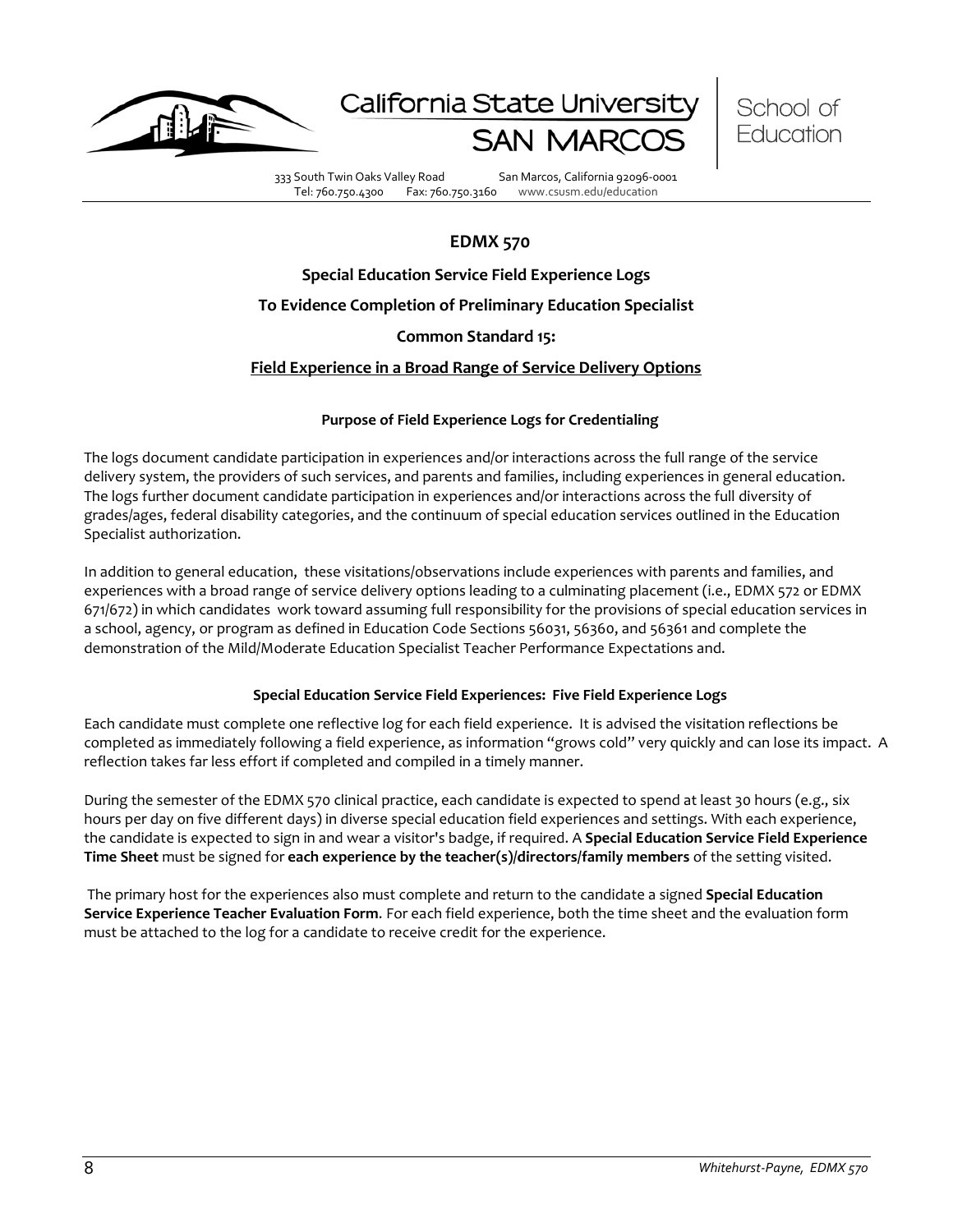





# **EDMX 570 / EDMX 575**

# **Assignment Detail for Breadth of Experience Assignment**

The purpose of this extended assignment is:

- a) To address and meet Standard 15 of the Education Specialist program requirement, and
- b) To provide candidates with first hand exposure to a broad range of service delivery settings.

Through these pre-arranged, scheduled and structured visitations, candidates are to thoroughly observe the aspects of each setting as outlined on the Field Experience Reflection template.

Thirty (30) hours of observation time are to be noted and verified by the site teacher or administrator on the attached Time Log.

Other courses in the ES program provide observation opportunities/assignments which are appropriate to use as a breadth of experience reflection as well as those arranged through this course. The visitation Time Log and each the Reflections are to be digitally stored over the course of the program, and are due by the close of the EDMX 575 course.

Opportunities provided toward meeting the 30 hour criteria include but are not limited to:

-Special Education/medically fragile Preschool

-Special Education inside a Juvenile Detention Court school

-Special Education in a mid-city/inner city Elementary school

-Special Education/medically fragile/moderate/severe severe high school

-Special Education in a post-secondary transition program school

Candidates may NOT make individual arrangements or choice of school sites to visit. All exceptions to the pre-arranged visits must be approved by the Program Coordinator and the Field Placement Coordinator.

Candidates are to observe all professional protocols when visiting these centers and school campuses. Report to the front office to sign in and make a nametag every time. These university-community partnerships and professional courtesy visits can be ruined for future candidates by one inappropriate experience. As ambassadors of the CSUSM Special Education programs, it is imperative that all candidates observe all professional courtesies, dress and deportment.

Prior to the visits held at the end of the EDMX 511 course, groups shall be formed and candidates will carpool to the sites for visitation during week nine (9), as outlined in the syllabus of the EDMX 570. Be certain that the driver has correct directions and that all arrangements are made amongst group members for a punctual morning arrival and return to meeting place in the afternoon.

EDMX 575 candidates are encouraged to carpool as well; similar arrangements are to be made. Arrival as a group enhances the ease and smoothness of the visit and is more efficient for those escorting guests to campus locations.

EDMX.570.575.Rev 8.2013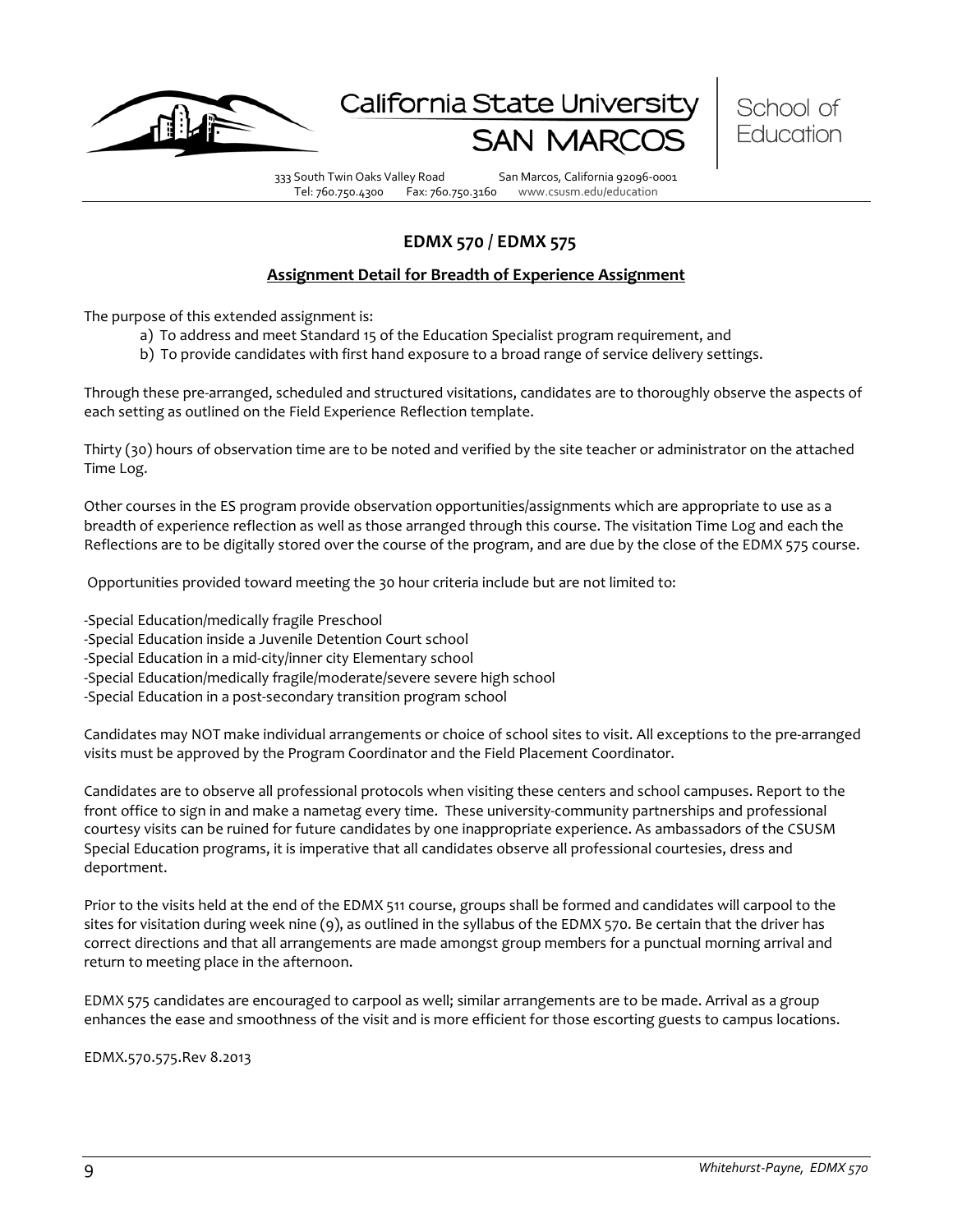





#### **Special Education Broad Range of Service Observation – Field Experience Reflection**

*Instructions to Candidates: Fill in, and then omit all italicized writing prompts prior to submission*

**Semester of Experience:** 

| Candidate Name:                           | Date(s) of Visitation: |  |
|-------------------------------------------|------------------------|--|
| School:                                   | District or City:      |  |
| Special Education Field Site information: |                        |  |
| Teachers Observed:                        |                        |  |
| Special Activities / Settings:            |                        |  |
|                                           |                        |  |

#### **Summary of Experience**

- 1. **Description of the setting***(s) in which you observed and participated. Start here…*
- **2. Description of the children and youth in the setting**(s).
	- *Start here…*
- **3. Describe the activities/events of the day:** *(Address each item—use a table if easier—see below)* **Topic/Student Activities:** *Highlight at least one specific activity for each observation day*

**Materials:** *Highlight one material/curriculum each day (essential element)*

**Teaching Methods/Approaches:** *Highlight a teaching/assessment approach*

*(e.g. literacy or math instruction, behavior support, social skills, sensory diets, PECs, etc.)* 

**Specialists (e.g. OT, PT, SLP):** *Note and describe your observations of other specialists in action.* 

| Time<br>Frame | Topic/Activity<br>Content | <b>Instructional</b><br><b>Materials</b> | <b>Pedagogy /Differentiation</b> | Student Activity<br><b>Observations</b> | <b>Specialists</b><br># Of Aides |
|---------------|---------------------------|------------------------------------------|----------------------------------|-----------------------------------------|----------------------------------|
|               |                           |                                          |                                  |                                         |                                  |
|               |                           |                                          | Expand Table As Needed           |                                         |                                  |

**4. Reflection of Experience:** *Write a 3 - 6 paragraph reflection about experience. Do not skimp on this section.*  (a) Summarize your **overall impressions** of your experiences today. What new information did you learn? Did any experience change your thinking or impact you in a particular way?

(b) Describe at least two (Education Specialist Mild/Moderate or Moderate/Severe) **Teaching Performance Expectations** (TPEs) that were addressed in your observation, participation, and experience in this setting, classroom, visitation, or experience. Reflect upon two to three standards per visit, reflective of different TPE standards each day. Write one paragraph for each standard you select.

(c) What did you **gain from this experience that will impact your teaching** and your ability to deliver services to students with disabilities? What skills and ideas might you apply in your own teaching, based upon these experiences?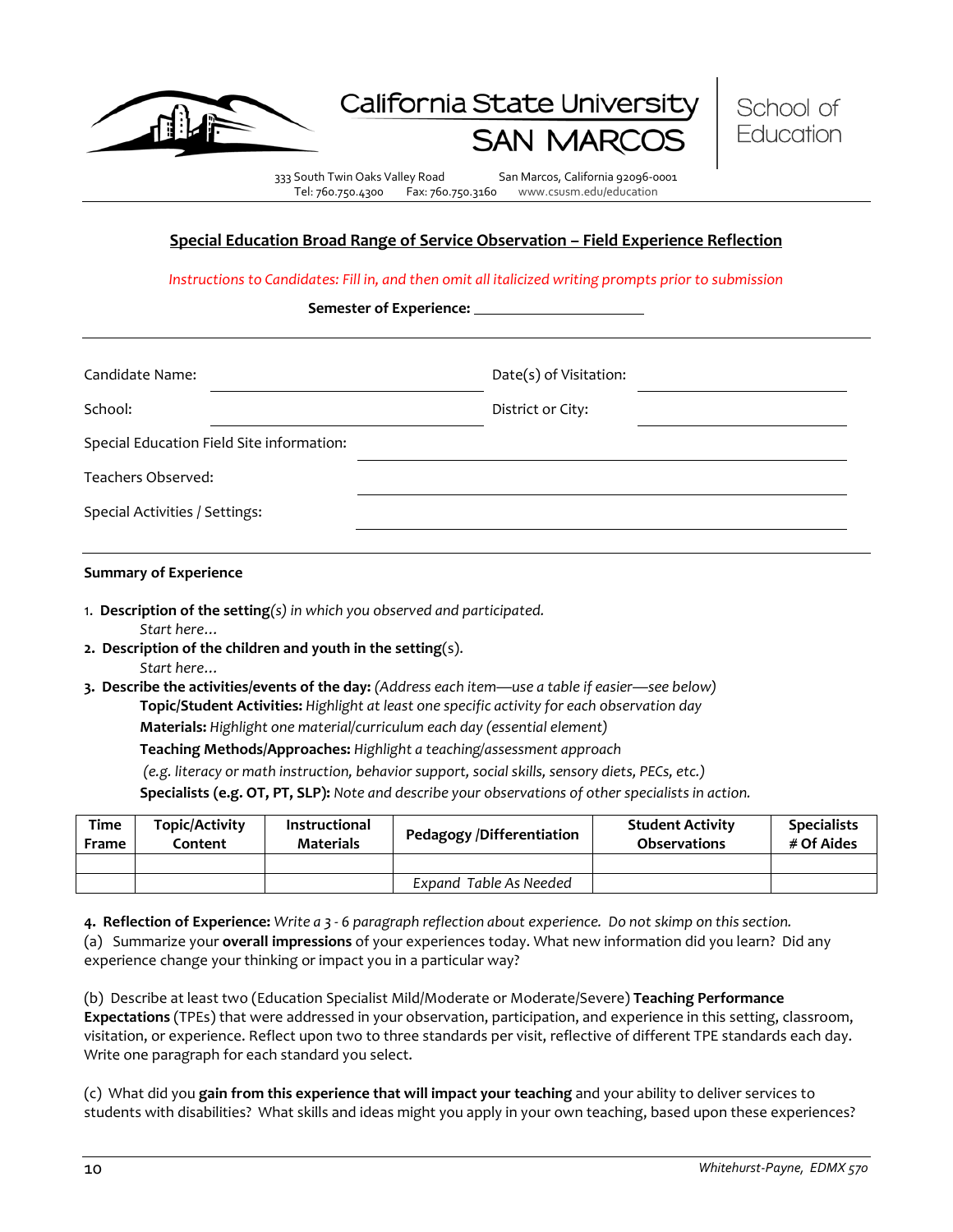The experiences will likely result in about 2-3 full pages of description and thoughtful reflection per visitation.



California State University **SAN MAF** 

333 South Twin Oaks Valley Road San Marcos, California 92096-0001 Tel: 760.750.4300 Fax: 760.750.3160 www.csusm.edu/education

# **Special Education Field Experience Time Sheet**

As one component of demonstrating achievement of **Program Standard 15: Field Experience in a Broad Range of Service Delivery Options**, is the requirement to observe and participate in a broad range of special education service field experiences which provide candidates with breadth and depth of exposure and experience in these settings. Candidate commitment to field experience is a minimum of 30 clock hours.

| Candidate Name: |                                                                   | Semester:                                                                                                            |
|-----------------|-------------------------------------------------------------------|----------------------------------------------------------------------------------------------------------------------|
|                 |                                                                   |                                                                                                                      |
|                 |                                                                   |                                                                                                                      |
|                 | Grade Level: _________________ Program Type: ____________________ |                                                                                                                      |
|                 |                                                                   |                                                                                                                      |
|                 |                                                                   |                                                                                                                      |
|                 |                                                                   |                                                                                                                      |
|                 |                                                                   |                                                                                                                      |
|                 |                                                                   |                                                                                                                      |
|                 | Grade Level: _________________ Program Type: ____________________ |                                                                                                                      |
|                 |                                                                   |                                                                                                                      |
|                 |                                                                   | Grade Level: _______________ Program Type: ______________________ Classroom Setting: _______________________________ |
|                 |                                                                   |                                                                                                                      |
|                 |                                                                   | Grade Level: _______________ Program Type: ___________________ Classroom Setting: ____________________________       |

| Date | Arrival<br>time | Depart<br>time | Total time<br>in class | Teacher's Name & Classroom Activities Observed | <b>Teacher</b><br><b>Initials</b> |
|------|-----------------|----------------|------------------------|------------------------------------------------|-----------------------------------|
|      |                 |                |                        |                                                |                                   |
|      |                 |                |                        |                                                |                                   |
|      |                 |                |                        |                                                |                                   |
|      |                 |                |                        |                                                |                                   |
|      |                 |                |                        |                                                |                                   |
|      |                 |                |                        |                                                |                                   |
|      |                 |                |                        |                                                |                                   |

TOTAL HOURS: Candidate Signature: Date:

School of **Education**